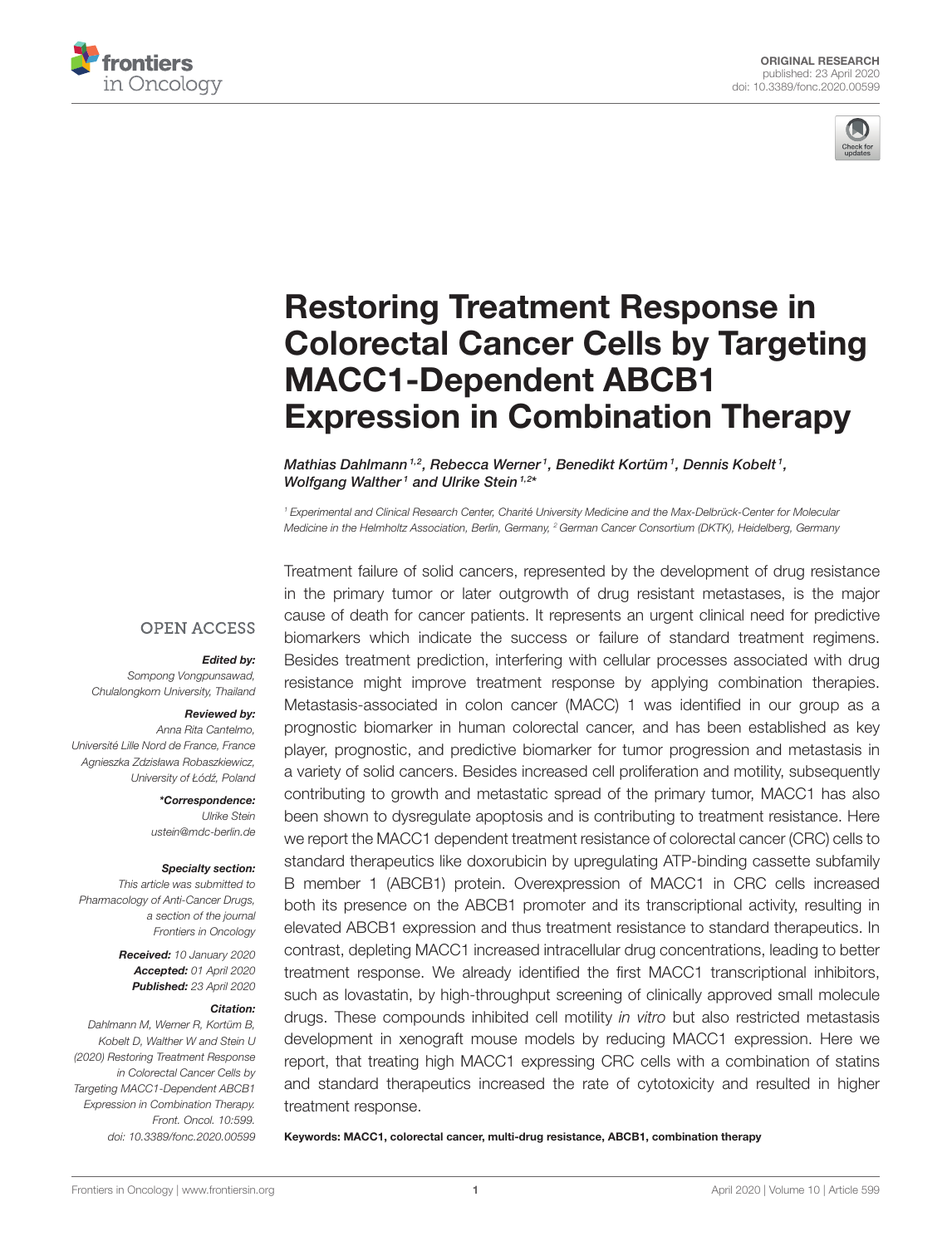# INTRODUCTION

Colorectal cancer (CRC) is the third most common cancer type worldwide and second in cancer-related deaths in Europe. About 1.8 million individuals are diagnosed with CRC annually worldwide and the disease-related mortality corresponds to about 50% [\(1,](#page-7-0) [2\)](#page-7-1). Tumor stages at time of diagnosis negatively correlate with patient survival [\(3\)](#page-7-2) as cell dissemination has often taken place in advanced stages of the disease, which critically limits the curation by surgery alone. In addition, resistance of the primary tumor to standard and targeted chemotherapy or the outgrowth of distant metastases are the main causes for treatment failure, defining a strong demand for alternative treatment strategies to overcome these obstacles.

Cancer cells can gain resistance to cytotoxic therapeutics by a variety of cellular mechanisms, which often lead to a resistant phenotype for multiple drugs. One general mechanism of drug resistance is the elevated expression of members of the ATP-binding cassette (ABC) transporter superfamily, comprehensively reviewed in Gottesman et al. [\(4\)](#page-7-3). Among others, drug resistance in cancer cells is often caused by increased expression of the ABC subfamily B member 1 (ABCB1), which is also referred to as multi-drug resistance protein (MDR) 1 and permeability glycoprotein (P-gp). ABCB1 mediates increased efflux of a broad range of natural or synthetic compounds, e.g., anthracyclines or vinca alkaloids [\(5\)](#page-7-4). Overcoming the multi-drug resistant phenotype by targeting ABCB1 in cancer cells at the functional or transcriptional level is a constant topic of anticancer research [\(6,](#page-7-5) [7\)](#page-7-6), which will allow to re-use anthracyclines, like doxorubicin, as highly effective anti-cancer drugs in CRC [\(8,](#page-7-7) [9\)](#page-7-8).

An emerging factor for the regulation of therapy resistance is the gene metastasis-associated in colon cancer (MACC) 1. MACC1 has been identified as a prognostic and predictive biomarker for many solid cancer types besides CRC [\(10,](#page-7-9) [11\)](#page-7-10). Its expression in the primary tumors drives metastasis formation, allowing the stratification of high-risk patients even at early stages [\(10\)](#page-7-9). Moreover, besides inducing metastasis formation, MACC1 expression is also associated with increased resistance to standard and targeted therapeutics in several cancer types, including CRC [\(12–](#page-7-11)[15\)](#page-7-12). After first describing the promoter region and expression regulation of MACC1 in CRC [\(16\)](#page-7-13) we identified mevastatin as transcriptional inhibitor of MACC1 expression in a high-throughput drug screening, and confirmed the same effect for the FDA-approved lovastatin in vitro, as well as in xenograft mouse models for metastasis formation [\(17\)](#page-7-14).

With this study, we want to explore the possibility of restoring the susceptibility of multi-drug resistant CRC cells to common, but efficient anti-cancer drugs like doxorubicin, by combination therapy and repositioning of drugs that target the expression of MACC1.

# MATERIALS AND METHODS

## Cell Lines and Growth Conditions

Human CRC cell lines SW480, SW620, and HCT15, all originally from the American Type Culture Collection, were grown in DMEM supplemented with 10% fetal bovine serum (both Thermo Fisher Scientific). The generation of stable SW480 cell lines, with or without ectopic MACC1 expression (SW480/MACC1 and SW480/ev, respectively), was previously described [\(10\)](#page-7-9). The genetic knock-out of MACC1 in the SW620 cell line was performed with the CRISPR/Cas technology, resulting in a guide RNA-mediated shift in the reading frame of MACC1 exon 4 (gRNA: 5′ -CAC ATC AAG TTC ATC ACC GAG G-3′ ; SW620/ko-MACC1) and the control cell line without the transfection of guide RNA (SW620/ctrl). Alterations in the MACC1-coding region of single-cell sorted clones were confirmed by Sanger sequencing. All cells were maintained at  $37^{\circ}$ C in a humidified incubator with 5% CO<sub>2</sub>. All cells tested negative for mycoplasma, verified regularly using the MycoAlert Mycoplasma detection kit (Lonza). Authentication of the cell lines was performed by short tandem repeat (STR) genotyping at the Leibniz-Institute DSMZ (Braunschweig, Germany). STR genotypes were consistent with published genotypes for these cell lines.

# RNA Extraction and qRT-PCR

300,000 cells were grown in 6-well plates and total RNA was isolated using the Universal RNA Purification Kit (Roboklon, Germany) according to manufacturer's instructions. 50 ng of purified RNA were reverse transcribed in a 20 µl total reaction mixture with  $1.25 \mu M$  random hexamers,  $1 \times RT$ -buffer, dNTP mixture of 1 mM each, 1 U/ $\mu$ l RNase inhibitor and 10 U/ $\mu$ l MuMLV reverse transcriptase (all Biozym). Reaction occurred at 30◦C for 10 min, 50◦C for 40 min, 99◦C for 5 min and subsequent cooling at 4◦C. The generated cDNA was subjected to gene specific qPCR using the HotStart DNA Master SYBR Green I Kit (Biozym) according to the manufacturer's instructions. The following gene specific primer sets were used: MACC1 fow: 5 ′ -TTC TTT TGA TTC CTC CGG TGA-3′ ; MACC1 rev: 5′ - ACT CTG ATG GGC ATG TGC TG-3′ ; ABCB1 fow: 5′ -CCC ATC ATT GCA ATA GCA GG-3′ ; ABCB1 rev: 5′ -GTT CAA ACT TCT GCT CCT GA-3′ ; G6PDH fow: 5′ -ATC GAC CAC TAC CTG GGC AA-3′ ; G6PDH rev: 5′ -TTC TGC ATC ACG TCC CGG A-3′ . Each PCR reaction was performed in a total volume of 10 µl in a LightCycler 480 system (Roche). After initial denaturation at 95◦C the amplification occurred within 40 cycles of denaturation (5 s; 95◦C) and a combined primer annealing and elongation step (45 s; 60◦C). Data analysis was performed with LightCycler 480 Software release 1.5.0 SP3 (Roche Diagnostics). Mean values were calculated from duplicates. Each mean value of the expressed gene was normalized to the respective mean amount of G6PDH. The results were obtained from three independent experiments.

# Protein Extraction and Western Blotting

300,000 cells were grown in 6-well plates and washed twice with 1x PBS. Cells were lysed with RIPA buffer (50 mM Tris-HCl; pH 7.5, 150 mM NaCl, and 1% Nonidet P-40, supplemented with complete protease inhibitor tablets; Roche Diagnostics) for 30 min on ice. Protein concentration was quantified with Bicinchoninic Acid Protein Assay Reagent (Thermo Fisher Scientific), according to the manufacturer's instructions. Lysates of equal protein concentration were separated by SDS-PAGE and transferred to PVDF membranes (Biorad).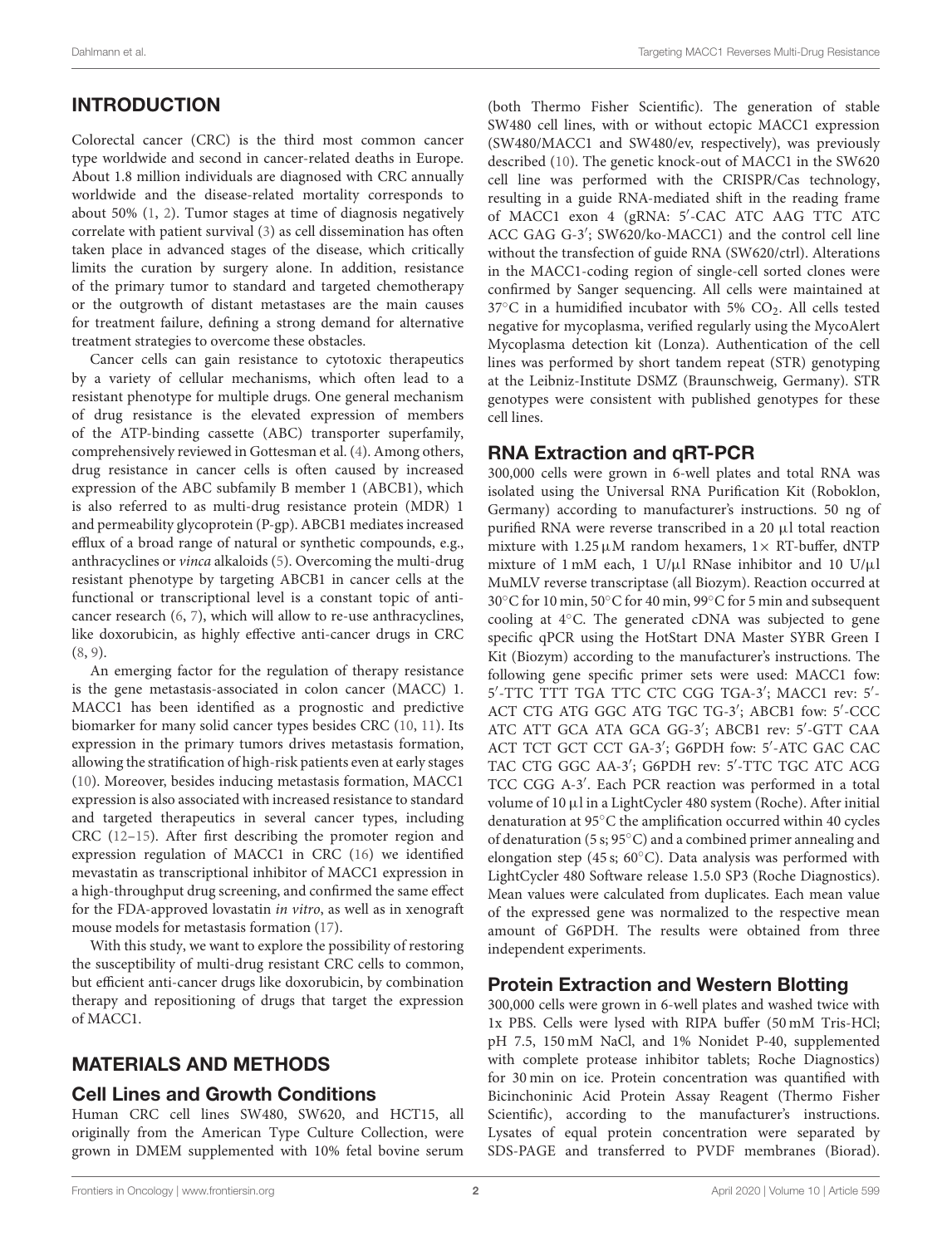Membranes were blocked for 1 h at room temperature with 5% non-fat dry milk in TBS-T buffer (10 mM Tris-HCl; pH 8, 0.1% Tween 20, and 150 mM NaCl). Membranes were then incubated overnight at 4◦C with MACC1 antibody (Sigma-Aldrich, dilution 1:1,000), ABCB1 antibody (CalBiochem, dilution 1:1,000) or β-actin antibody (Sigma-Aldrich, dilution 1:10,000), followed by incubation for 1 h at room temperature with HRP-conjugated anti-rabbit IgG (Promega, dilution 1:10,000) or anti-mouse IgG (Thermo Fisher Scientific, dilution 1:10,000). Antibody-protein complexes were visualized with WesternBright ECL HRP substrate (Advansta) and subsequent exposure to CL-Xposure Films (Thermo Fisher Scientific). Immunoblotting for β-actin served as the protein loading control. The results were obtained from three independent experiments.

## Doxorubicin Accumulation Assay

300,000 cells were grown in 6-well plates, were dissociated and resuspended in 0.3 ml DMEM containing 10% FCS. 0.1 ml cell suspension was treated with 30  $\mu$ M doxorubicin for 1 h at 37°C. Cells were washed once with PBS and resuspended in DMEM w/o phenol red (Invitrogen) for another 3 h. Quantification of intracellular doxorubicin was performed on a LSR II flow cytometer (BD Biosciences) and analyzed by FlowJo (BD Biosciences). The results were obtained from three independent experiments. Geometric means were normalized to time point 0 and the respective parental cell line.

## Cell Viability Assay

5,000 cells were plated into 96-well plates and were allowed to accommodate for 24 h before the treatment started for 48 h. Cell viability was determined with 2 h incubation at a final concentration of 0.5 mg/ml 3-(4,5-dimethylthiazol-2 yl)-2, 5-diphenyltetrazolium bromide (MTT; Sigma-Aldrich), solubilizing the formazan crystals formed by metabolic active cells with DMSO, and measurement of the absorption at 560 nm. The results were obtained from three independent experiments. After background subtraction (day 0) results were normalized to their absorption of solvent treated controls  $(=100\%)$ .

# Transfection and ABCB1 Promoter Activity Assay

The ABCB1 promoter-driven luciferase reporter construct pMDR1-1202 was a gift from Kathleen Scotto (Addgene plasmid #37627; [http://n2t.net/addgene:37627;](http://n2t.net/addgene:37627) RRID: Addgene\_37627) [\(18\)](#page-7-15). Plasmid transfections were carried out in 6-well culture plates using TransIT-2020 (Mirus Bio) according to manufacturer's instructions. Briefly, 250,000 cells of the cell lines SW480 and HCT15 were plated per well (three wells each) and transfected with  $2 \mu$ g of the pMDR1-1202 reporter construct. DNA to lipid ratio of 1:3 was used for all the experiments. Twenty-four hours after transfection, cells were treated for further 24 h as indicated and luciferase activity was measured according to manufacturer's protocol using the Steady-Glo Luciferase Assay System (Promega) with a luminometer (Tecan infinite 200 PRO) and normalized to protein concentration.

# Chromatin Immunoprecipitation Assay (ChIP)

SW480/ev and SW480/MACC1 cells (2  $\times$  10<sup>6</sup>) were plated in 10 cm dishes and grown for 24 h. Cells were cross-linked with 1% formaldehyde, lysed and sonicated to release chromatin. ChIP assay was performed using the EZ ChIP kit according to the manufacturer's instruction (Sigma-Aldrich). The protein-DNA complexes were precipitated using polyclonal antibodies for RNA polymerase II (Santa Cruz) and MACC1 (Sigma-Aldrich), or by immunoglobulin G (Sigma-Aldrich) as negative control. The extracted DNA was subjected to PCR (28 cycles at 95◦C for 30 s, 60◦C for 30 s, 72◦C for 1 min) with two sets of ABCB1 promoter primers: S2 (−989/−747) forward 5′ -AGT GGA AAC ATC CTC AGA CTA TGC-3′ , reverse 5′ -CCT GTC CAC TAT TTA CTT CAA ACT GAG G-3′ ; and S4 (−619/−363) forward 5′ -CGG GCA TTG ATC TGA CGT CTG AAG TT-3′ , reverse 5′ -CTC CGA CCT CTC CAA TTC TGT ATC ACC T-3' [\(19\)](#page-8-0). ChIP assays were performed two independent times.

## Statistical Analysis

Results are presented as mean  $\pm$  standard deviation from three independent experiments. Data normalization and statistical analysis was performed with the Prism software version 6.01 (GraphPad Software). Significant differences were analyzed using unpaired Student's t-test or one-way ANOVA followed by Bonferroni's *post-hoc* test.  $p < 0.05$  was considered to be statistically significant.

# RESULTS

# MACC1 Induces ABCB1 Expression in CRC Cell Lines

Previous analysis of the MACC1-dependent transcriptomic changes in the CRC cell line SW480, comparing MACC1 overexpressing SW480/MACC1 cells with their transfection control SW480/vector, resulted in significant differential expression of 1382 genes [\(20\)](#page-8-1). Among the 656 upregulated genes we found ABCB1 almost 15-fold overexpressed in SW480/MACC1 cells, indicating a MACC1-dependent ABCB1 expression regulation. We confirmed this result in the same SW480-derived cell panel with ectopic MACC1 expression. The almost 40-fold overexpression of MACC1 in SW480/MACC1 cells compared to their control cells SW480 and SW480/ev (**[Figure 1A](#page-3-0)**), resulted in a more than 6-fold increase in ABCB1 expression on mRNA levels ( $p < 0.001$ ; **[Figure 1B](#page-3-0)**). This result was confirmed on protein levels of MACC1 and ABCB1 (**[Figure 1C](#page-3-0)**).

We tested the hypothesis of MACC1 as a regulating factor for ABCB1 expression by knocking-out MACC1 in the SW620 cell line, with high endogenous MACC1 expression. The resulting cell line SW620/ko-MACC1 harbors a homozygous frame shift in the coding sequence of MACC1, precisely at the binding site for the gene-specific primer set. The loss of MACC1 in SW620/ko-MACC1 (**[Figures 1D,F](#page-3-0)**) reduced the ABCB1 expression on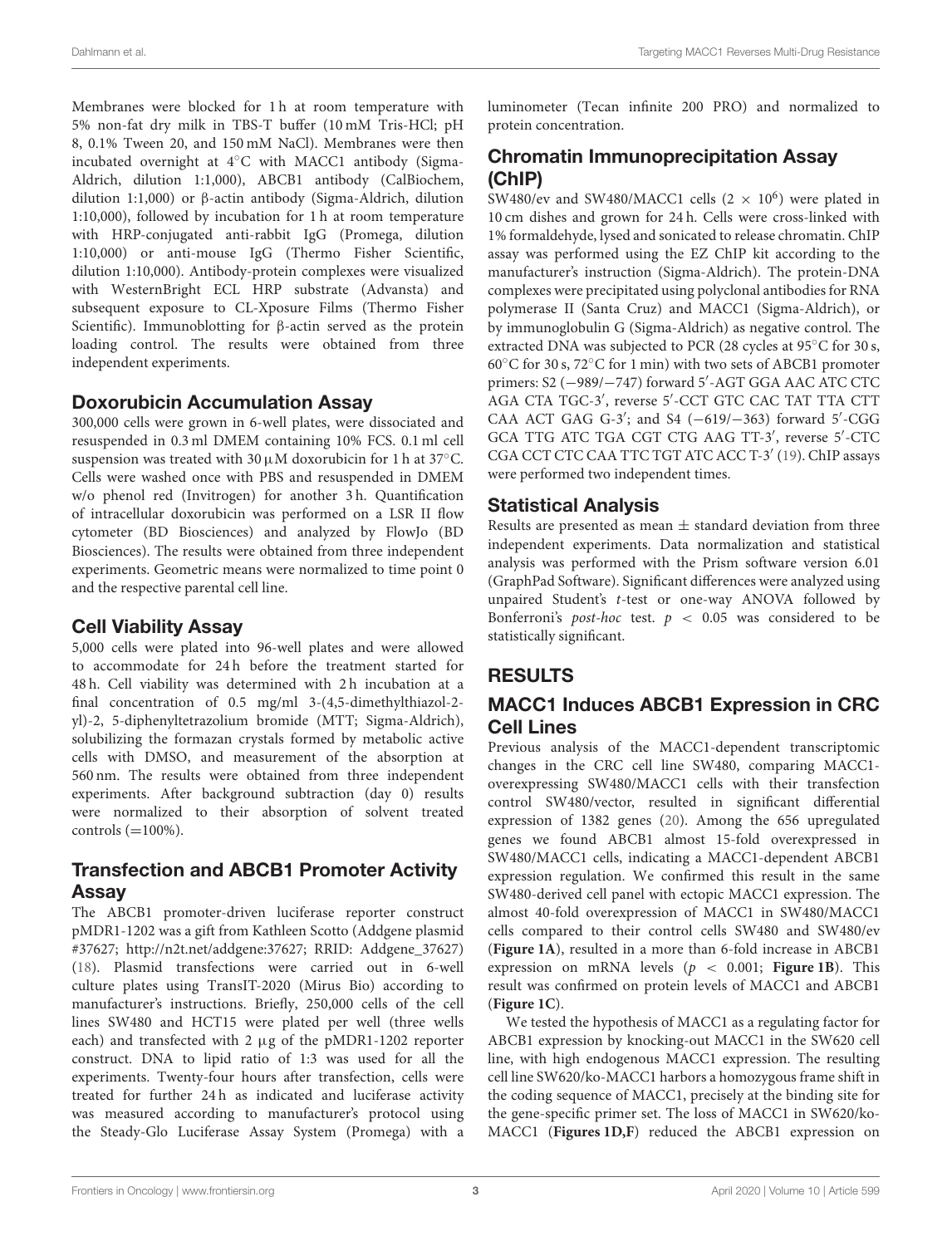

<span id="page-3-0"></span>cells, with or without ectopic MACC1 expression. (D) Relative expression of MACC1 in SW620 cells, with or without MACC1 knock-out. (E) Relative expression of ABCB1 in SW620 cells, with or without MACC1 knock-out. (F) Western blot of MACC1, ABCB1, and β-actin in SW620 cells, with or without MACC1 knock-out. Gene expression values were determined by gene specific qRT-PCR, normalized by G6PDH expression, and protein expression levels by Western blotting.

mRNA-level to about 70%, compared to the control cells SW620 and SW620/ctrl (p < 0.05; **[Figure 1E](#page-3-0)**). Although ABCB1 is very weakly expressed in parental SW620 cells [\(21,](#page-8-2) [22\)](#page-8-3) we were able to detect a decrease in the protein level of ABCB1 also in the SW620/ko-MACC1 cells, compared to SW620 and SW620/ctrl cells (**[Figure 1F](#page-3-0)**).

# MACC1 Expression Decreases Intracellular Drug Levels and Increases Drug **Resistance**

As the expression of ABC transporters in general increases the efflux of therapeutic drugs, and thus limits treatment efficacy, we tested the ability of the two CRC cell panels with differential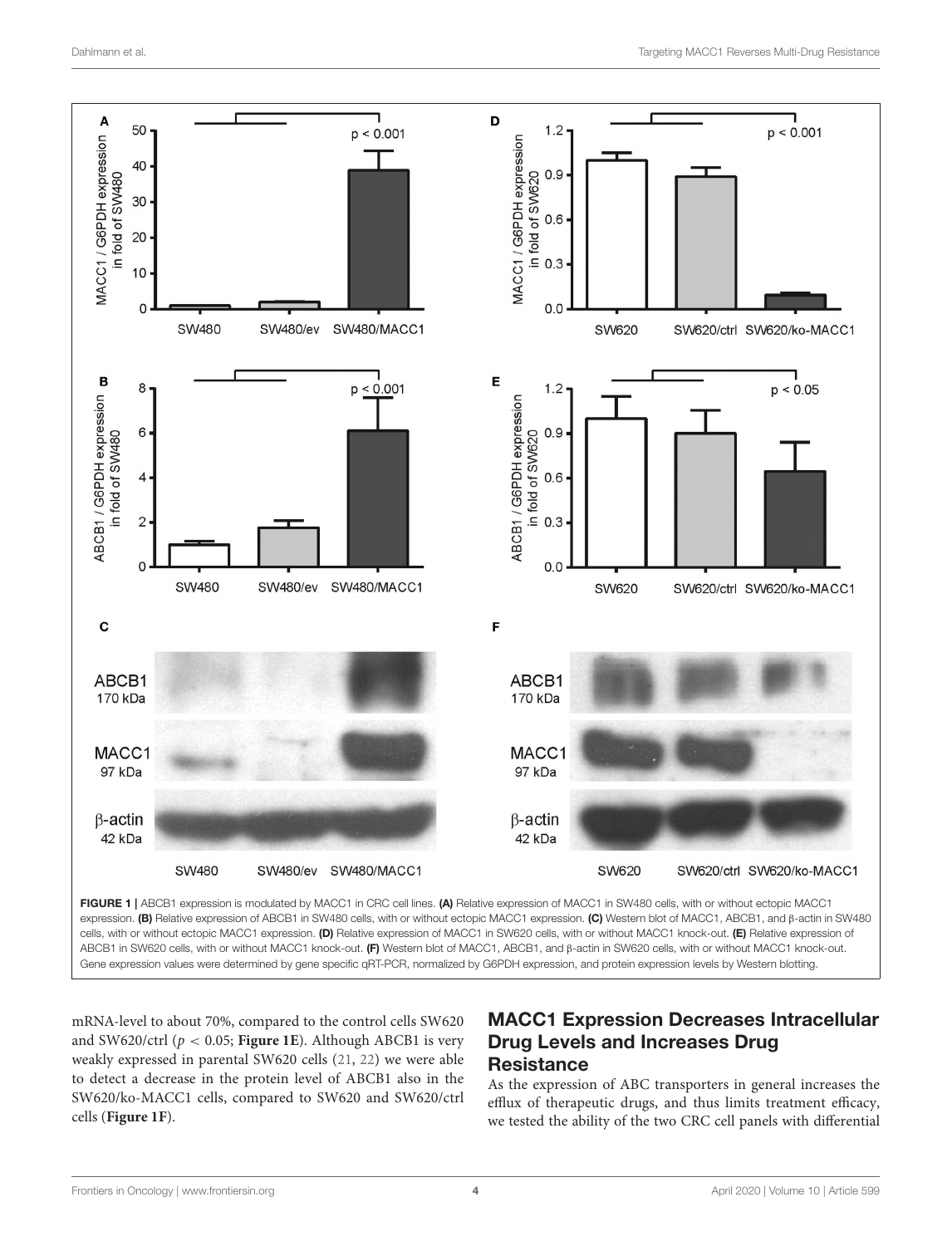

<span id="page-4-0"></span>FIGURE 2 | MACC1 expression decreases doxorubicin accumulation and increases treatment resistance of CRC cells. (A) Accumulation of doxorubicin in SW480 cells, with or without ectopic MACC1 expression, 3 h after treatment. (B) Cell viability of SW480 cells, with or without ectopic MACC1 expression, after 48 h of doxorubicin treatment. (C) IC<sub>50</sub> values of doxorubicin treatment of SW480 cells, with or without ectopic MACC1 expression. (D) Accumulation of doxorubicin in SW620 cells, with or without MACC1 knock-out, 3 h after treatment. (E) Cell viability of SW620 cells, with or without MACC1 knock-out, 48 h after doxorubicin treatment. (F) IC<sub>50</sub> values of doxorubicin treatment of SW480 cells, with or without ectopic MACC1 expression. Drug accumulation was determined by flow cytometry. Cell viability was determined by MTT assays.

MACC1 expression to regulate intracellular accumulation of doxorubicin. Cells were transiently treated with doxorubicin and intracellular drug concentration was determined by flow cytometry [\(23,](#page-8-4) [24\)](#page-8-5). Intracellular doxorubicin-derived fluorescence was decreased by 20% in SW480/MACC1 cells 3 h after drug exposure, compared to SW480 control cells ( $p < 0.05$ , **[Figure 2A](#page-4-0)**). Nevertheless, this contributed to an increased drug resistance in SW480/MACC1 cells. By profiling cell viability after 48 h of doxorubicin treatment with increasing concentrations (**[Figure 2B](#page-4-0)**), we observed a nearly doubled  $IC_{50}$  value for SW480/MACC1 cells of 69.4 nM ± 11.6 (p < 0.05; **[Figure 2C](#page-4-0)**), compared to SW480 and SW480/ev cells (28.4 nM  $\pm$  5.3 and 33.9 nM  $\pm$  3.9, respectively).

In contrast, SW620/ko-MACC1 cells retained twice as much intracellular doxorubicin, compared to SW620 and SW620/ctrl cells ( $p < 0.001$ , **[Figure 2D](#page-4-0)**), 3 h after doxorubicin treatment.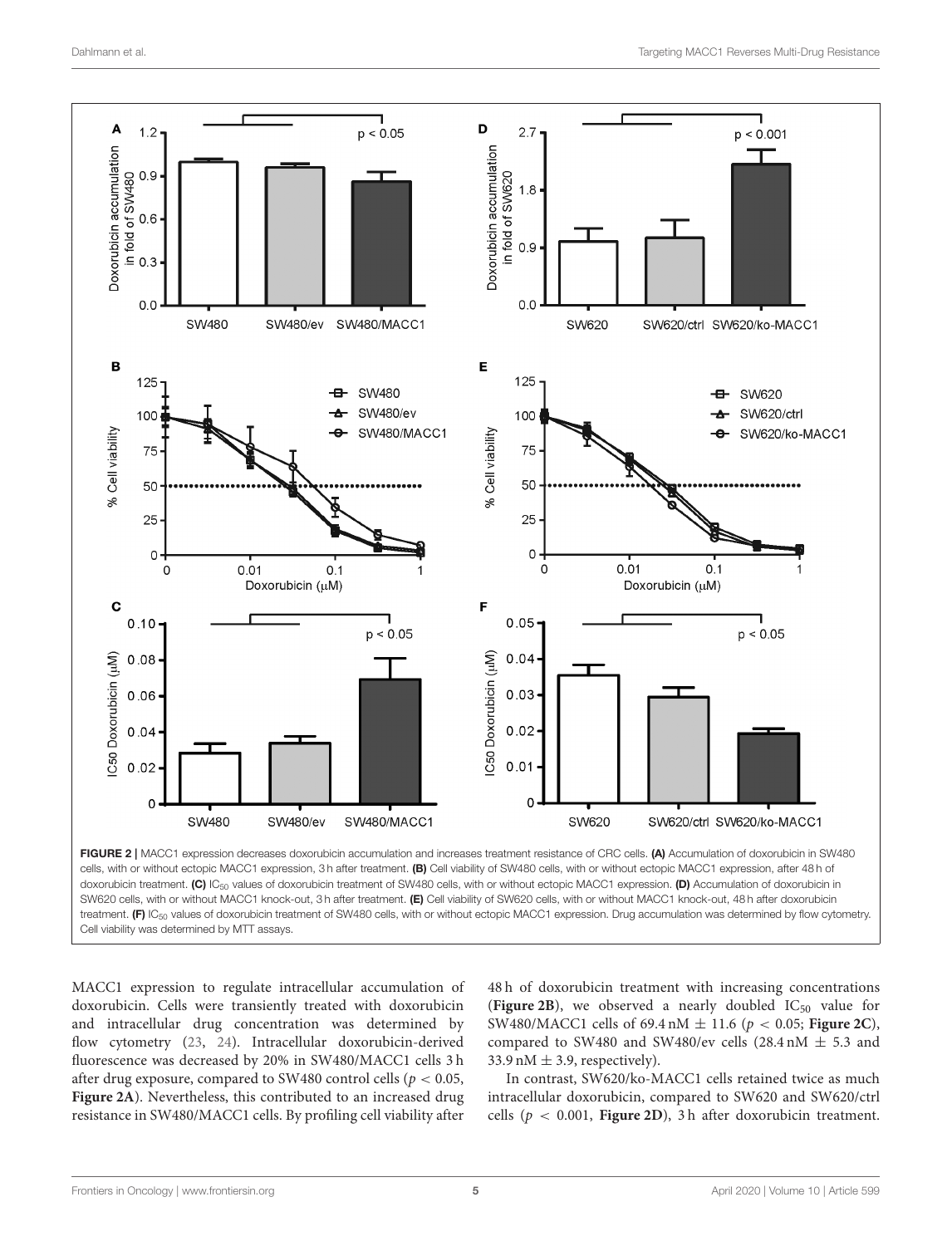In line with this finding, SW620/ko-MACC1 cells became more susceptible to the cytotoxic effect of doxorubicin (**[Figure 2E](#page-4-0)**), compared to SW620 and SW620/ctrl cells. We determined the IC<sub>50</sub> value for SW620 and SW620/ctrl cells with 35.5 nM  $\pm$  2.9 and 29.4 nM  $\pm$  2.7, respectively, and observed a significantly decreased  $IC_{50}$  value for SW620/ko-MACC1 cells of 19.3 nM  $\pm$  1.4 ( $p < 0.05$ ; **[Figure 2F](#page-4-0)**), representing 55 and 65% of the respective controls.

## Lovastatin Decreases the Expression of MACC1 and ABCB1 in CRC Cells and Reduces Chemoresistance to Doxorubicin

With the recent identification of statins as transcriptional inhibitors of MACC1 expression, we aimed at targeting ABCB1 expression by statin-mediated inhibition of MACC1 transcription. We treated SW480 and SW620 cells with lovastatin (5 and  $30 \mu$ M, respectively) for 48 h, but also included the CRC cell line HCT15 ( $5 \mu$ M), which has been reported to endogenously express elevated ABCB1 levels and thus shows increased multi-drug resistance, but also expresses considerable amounts of MACC1 [\(21,](#page-8-2) [25,](#page-8-6) [26\)](#page-8-7). As expected by the very low levels of MACC1 in SW480 cells we did not observe a significant change in MACC1 expression upon lovastatin treatment (**[Figure 3A](#page-6-0)**). But in line with our previous results [\(17\)](#page-7-14) we found a reduction of MACC1 expression in lovastatintreated SW620 cells to 70% of solvent treatment ( $p < 0.05$ ; **[Figure 3A](#page-6-0)**). Treatment of HCT15 cells resulted in a similar decrease of MACC1 expression, compared to solvent treated cells ( $p < 0.05$ ; **[Figure 3A](#page-6-0)**). The same pattern in differential expression of MACC1 upon lovastatin treatment was seen for ABCB1. SW480 cells showed no significant changes in ABCB1 expression under lovastatin treatment, when compared to solvent controls (**[Figure 3B](#page-6-0)**). Interestingly, treatment of SW620 cells with lovastatin resulted in a significantly lower ABCB1 levels, compared to solvent treated cells, which was comparable to the decrease of ABCB1 expression in lovastatin-treated HCT15 cells (**[Figure 3B](#page-6-0)**).

Next, HCT15 cells were subjected to combination treatment with  $5 \mu M$  lovastatin and increasing concentrations of doxorubicin, determining cell viability after 48 h (**[Figure 3C](#page-6-0)**). In line with the reported multi-drug resistance of HCT15 cells, we determined an IC<sub>50</sub> value of 3.61  $\mu$ M  $\pm$  0.60 for the treatment with doxorubicin alone. Additional solvent-treatment resulted in a similar IC<sub>50</sub> value of 3.97  $\mu$ M  $\pm$  0.39. However, combination treatment of lovastatin with doxorubicin reduced the  $IC_{50}$  value to  $1.42 \mu M \pm 0.37$  ( $p < 0.001$ ; **[Figure 3D](#page-6-0)**), clearly sensitizing the lovastatin-treated cells to the cytotoxic effect of doxorubicin.

# MACC1 Drives ABCB1 Expression at the Promoter Level

Next, we investigated the potential mechanism of the MACC1 dependent regulation of ABCB1 expression. First, we confirmed the induction of ABCB1 transcription with a luciferase-based reporter assay for the ABCB1 promoter [\(18\)](#page-7-15). Transfection of SW480 cells with the reporter construct resulted in rather low luminescence, which did not significantly change with treatment of the cells with 5µM lovastatin (**[Figure 3E](#page-6-0)**). In contrast, the luciferase activity was more than 4-fold increased when assayed in HCT15 cells (p < 0.001; **[Figure 3E](#page-6-0)**). In addition, the luminescence signal in HCT15 cells was significantly decreased upon lovastatin treatment (p < 0.05; **[Figure 3E](#page-6-0)**).

With the focus on the ABCB1 promoter, we performed chromatin immunoprecipitation experiments in SW480 control cells, as well as SW480/MACC1 cells, and probing for coprecipitated regions of the ABCB1 promoter (−989 bp to −747 bp and −619 bp to −363 bp, respectively) [\(19\)](#page-8-0). In general, the occupation of the ABCB1 promoter by RNA polymerase II (PolII) was lower in SW480 control cells, compared to SW480/MACC1 cells (**[Figure 3F](#page-6-0)**) which reflects the initial ABCB1-mRNA expression data (**[Figures 1A,B](#page-3-0)**). Pulling down MACC1 in SW480/MACC1 cells resulted in the co-precipitation of the ABCB1 promoter, which was neither observed in SW480 control cells nor by pulling down with human immunoglobulin G (IgG) (**[Figure 3F](#page-6-0)**).

# **DISCUSSION**

Multi-drug resistance is a major obstacle in the success of anti-cancer chemotherapy. In the case of CRC, upregulation of ABC transporters with broad substrate specificity during therapy critically limits the use of common and effective cytotoxic drugs like anthracyclines [\(27\)](#page-8-8). To meet the clinical need to overcome multi-drug resistance, current research concentrates on small molecules, either natural or synthetic compounds, which can functionally inhibit ABC transporters or reduce their induction under therapy [\(28](#page-8-9)[–33\)](#page-8-10). In addition, the focus on approved drugs in overcoming multi-drug resistance allows the fast translation of novel treatment strategies into the clinics.

In this study, we report the re-sensitization of multi-drug resistant CRC cells to doxorubicin treatment, by repurposing lovastatin to interfere with the MACC1-dependent expression regulation of ABCB1. Initial hints of transcriptional regulation of ABCB1 by MACC1 were obtained from microarray analyses comparing MACC1-overexpressing SW480 cells with their transfection controls, which was independently reported for generated 5-FU-resistant CRC cell lines [\(15,](#page-7-12) [20\)](#page-8-1). We confirmed the role of MACC1 in modulating ABCB1 expression in two CRC cell panels with differential MACC1 expression levels, and found corresponding de- and re-sensitization to doxorubicin treatment upon ectopic expression or knockingout of MACC1, respectively. By luciferase-based reporter assays and ChIP experiments, we found MACC1 acting on the promoter of ABCB1, thereby increasing its expression. Potential regulatory mechanisms of ABCB1 expression contain constitutive promoter up- or downregulation, as well as stress/drug induced expression regulation or the improved survival of chromosomal rearrangements or mutations of the ABCB1 gene [\(34\)](#page-8-11). A more distal region of the ABCB1 promoter shown to increase ABCB1 expression, contains a binding site for AP-1 and a CCAAT-box, and its transcriptional activity is regulated by histone acetylation/deacetylation [\(35\)](#page-8-12). This region also contains several binding sites for TCF-4/β-catenin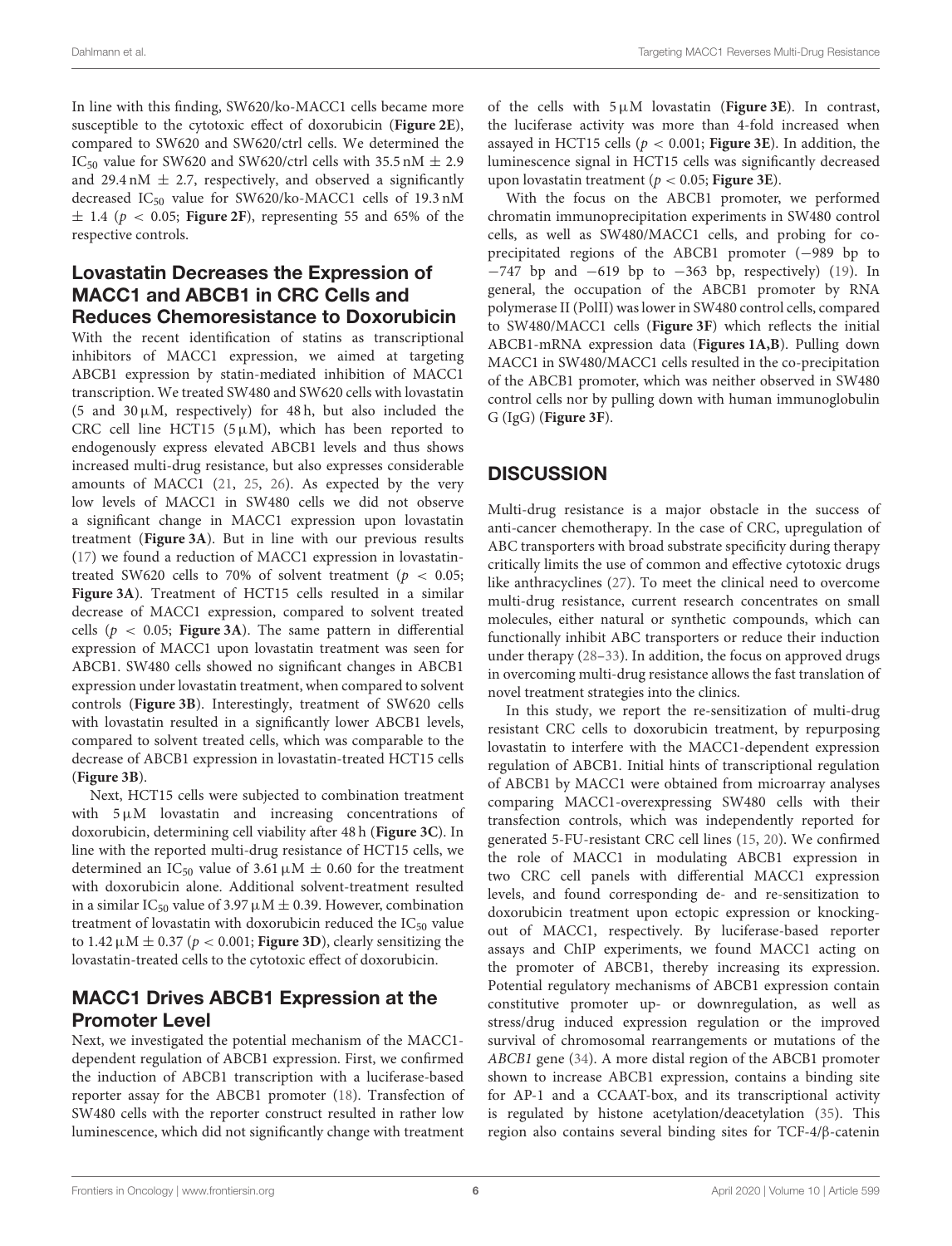

<span id="page-6-0"></span>served as positive and negative controls, respectively.

transcriptional complexes [\(36\)](#page-8-13). The presence of MACC1 on promoters regulating cancer progression and metastasis has previously been reported [\(10,](#page-7-9) [37,](#page-8-14) [38\)](#page-8-15). But also the impact of MACC1 expression on β-catenin-dependent target gene expression was shown for CRC cells [\(39\)](#page-8-16). Both aspects lead to the model of activating MACC1-containing protein (sub-) complexes of TCF-4/β-catenin-driven target gene transcription. With ABCB1 as such a target gene, the overexpression of MACC1